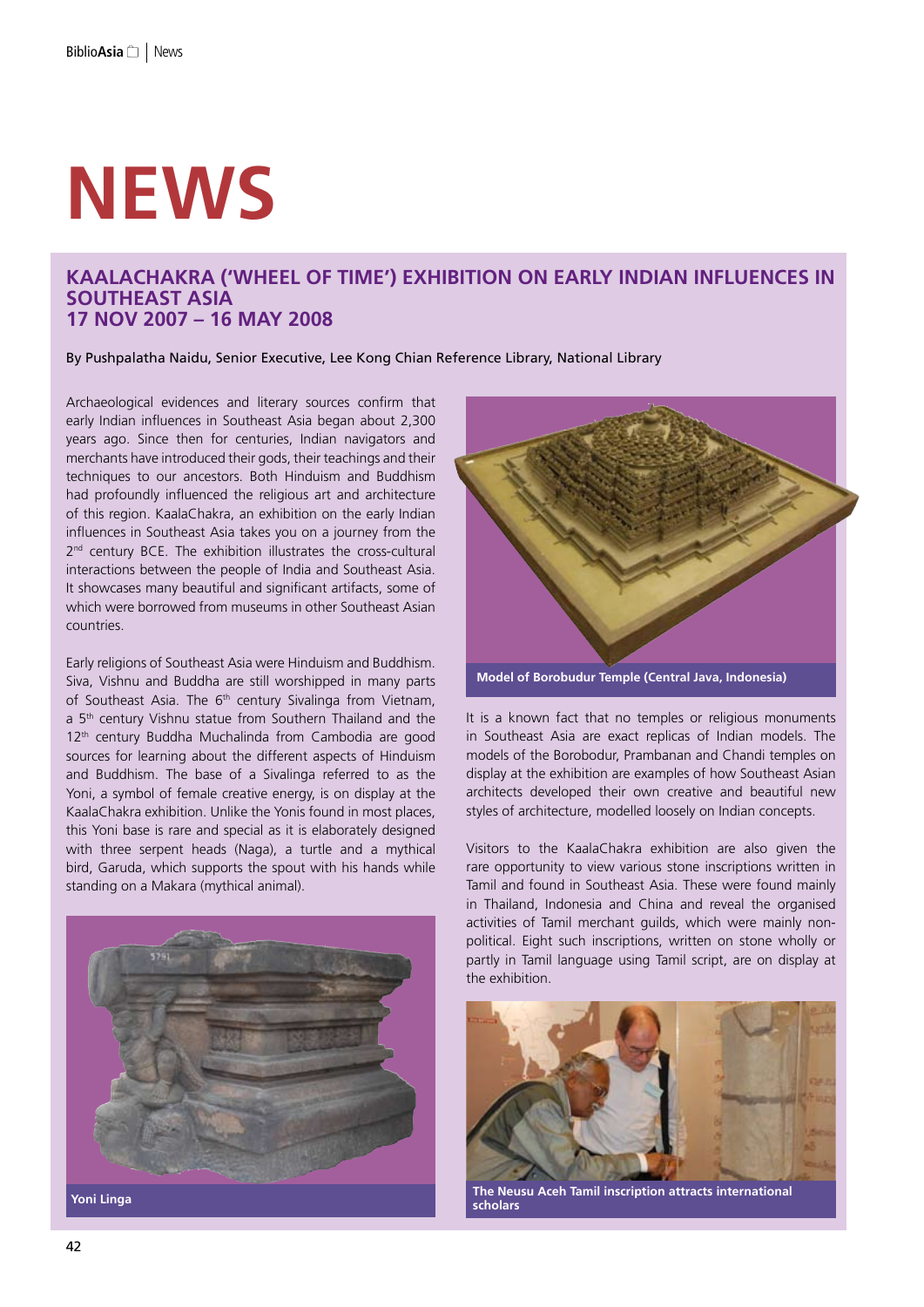

**Dr N Varaprasad, Chief Executive, National Library Board, explains the significance of the Wat Prah Mahathat Inscription to Chief Justice Chan Sek Keong**



**Senior Minister of State Dr Balaji Sadasivan at the KaalaChakra exhibition**

One will also be able to see the oldest writing in Southeast Asia called Brahmi, a variant of the Tamil language, on a small piece of pottery called the `Thuravi Pottery' inscription. Another example is the 3<sup>rd</sup> century `Perum Pathan Kal' (great goldsmith's stone) found in Krabi Province, Thailand. The National Library Board is also privileged to display some Brahmi seals with Tamil inscriptions, which were probably used in commercial transactions. These seals have never been displayed outside of Thailand.

Though commerce flourished in Southeast Asia, it was also marked by frequent battles arising from trade conflicts between major controlling powers. The strategic positioning of the statues of the three powerful kings speaks a thousand words about their alliances and rivalries that were evident during the medieval period in Southeast Asia.





A model of a Khmer chariot, made of gold studded with precious gems with metal wheels, is a major attraction at the exhibition. The Khmer king, Suryavarman, is said to have given a similar chariot to Rajendra Chola in order to win his friendship and thereby save his own kingdom. To confirm this, a model of a Copper Plate charter issued by the Cholas, which is fastened to a ring and sealed with the Chola royal insignia, is on display at the exhibition.

There are many more aspects of Southeast Asian history featured at the KaalaChakra exhibition. What was it that lured the Indians and others to Southeast Asia? Was it just trade or was there more than meets the eye. Why was this region referred to as Suvarnabhumi? What prompted Rajendra Chola to attack Srivijaya and some of the other commercial ports in Southeast Asia? Did the Cholas rule any of the captured territories?

Come and visit the KaalaChakra exhibition to find out the answers. The exhibition is held at Level 10 of the National Library till 16 May 2008. It is opened daily from 10am to 9pm. Upon request, the library will conduct guided tours for students, organisations, institutions and members of the public. For more details, please contact Ms Azlin Aziz at 63327995 or email Azlin\_Aziz@nlb.gov.sg.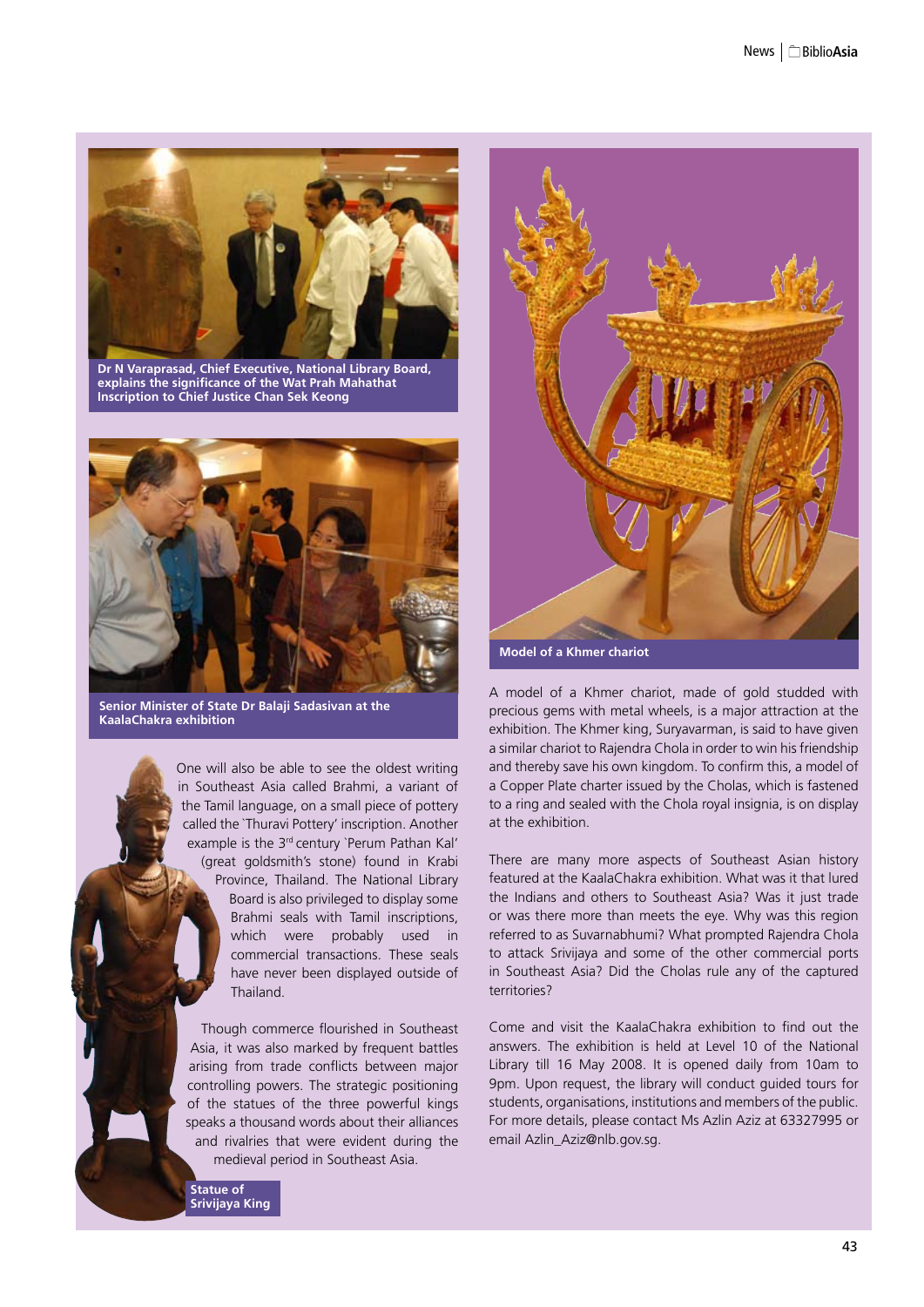# **National Library Board and Public Utilities Board to Develop Resources on Water at Library**

By Ivy Lee, Reference Librarian, and Chow Wun Han, Senior Manager, Lee Kong Chian Reference Library, National Library



**Chief Executives of PUB and NLB, Mr Khoo Teng Chye and Dr N Varaprasad signing the MOU**

The National Library Board (NLB) signed a Memorandum of Understanding (MOU) with the Public Utilities Board (PUB) on 11 October 2007 to formalise a synergistic partnership in several key areas. They include building up a comprehensive collection of water related resources at the Lee Kong Chian Reference Library for researchers as well as promote public awareness of water issues.

The Lee Kong Chian Reference Library currently houses more than 1,400 printed books and journals on water management, treatment methods, environmental issues and other areas of interest to researchers. With this partnership, the library will be able to further enhance its collection as well as provide value-added assistance to researchers and professionals in the water industry.

To mark the partnership, Dr N Varaprasad, Chief Executive of NLB and PUB Chief Executive, Mr Khoo Teng Chye unveiled a bibliography titled *Active, Beautiful, Clean Waters: A Select Annotated Bibliography on Water Related Resources* compiled by Lee Kong Chian reference librarians and officers. An exhibition on the ABC Waters Programme was also launched at the National Library.

Interested patrons and researchers may obtain a free copy of the bibliography at the Information Counter at Level 7 of the Lee Kong Chian Reference Library.



**Unveiling the bibliography on water resources to commemorate the partnership**

# **Some Facts on the Water Bibliography**

The water bibliography was conceptualised in view of the growing local and global emphasis on water and the water industry and is intended to provide water industry players and interested library users with resources on a range of water topics. It also commemorates the signing of the MOU between NLB and PUB.

The resources of the bibliography are categorised according to the theme of "Active", "Beautiful" and "Clean". It covers information on the PUB's ABC Waters Programme as well as topics ranging from water usage and conservations, water sports, water activities to waterscape design in an urban environment and water treatment methods.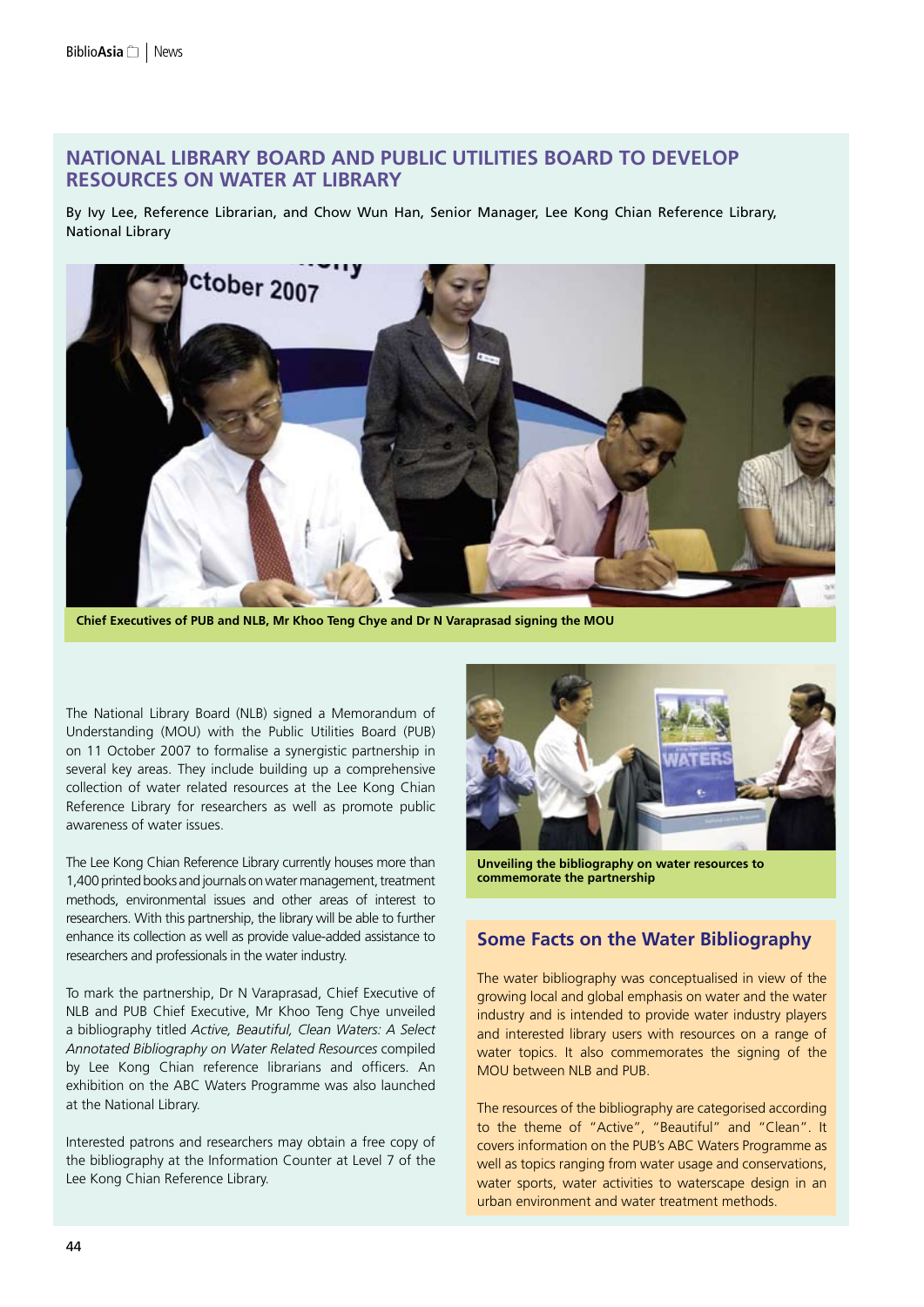# **GET INSPIRED AND ACHIEVE MORE!**

By Amy Gay, Deputy Director, Corporate Communications, National Library Board

'Get inspired @ your library' was revealed as the theme to this year's inaugural Singapore Library Week (SLW) at the press conference on 24 October 2007. Jointly organised by the National Library Board (NLB) and Library Association of Singapore (LAS), more than 40 academic, public and special libraries across the nation planned a series of activities under the SLW umbrella from 1 to 9 November 2007.

Primarily targeting the youth and young working adults, "SLW aims at creating greater awareness of libraries and their services and programmes," said Dr N Varaprasad, Chief Executive, NLB. "At the same time, SLW hopes to promote librarianship and information science as a preferred career choice," added Dr Varaprasad.

Ms Ngian Lek Choh, President, LAS, commented, "There are many other things that happen in libraries that people do not see. For example special libraries provide a lot of valuable information tools to their stakeholders. So it's important for people to see, through SLW, librarians in action, apart from just shelving books."

### **SLW Opening Celebrations**

On 1 November 2007, TAG (Temasek A Cappella Group), made up of students from Temasek Secondary School, kick-started SLW with smooth and harmonious a cappella renditions of 'Lean On Me' and 'MMMBop'. Their rousing performance garnered loud applause from the large crowd gathered at The Plaza, National Library Building. It was truly a fantastic way to sync everyone into a celebratory mood!



**The members of TAG in the midst of their catchy performance**

Dr Varaprasad then welcomed the crowd with a little significant piece of history. "This year is especially significant as it is the 50th Anniversary of the Raffles National Library Ordinance, which back in 1957 marked the beginning of free library services to the public," he shared. A commemorative pictorial book entitled *The People's Library* was launched in conjunction with the anniversary.

There are a total of 140 libraries in Singapore, with 24 libraries under the NLB network and more than 100 academic, government and special libraries. "All these libraries form an integrated information ecosystem that is critical to Singapore's knowledge-based economy," said Dr Varaprasad.

Guest of Honour Dr Lee Boon Yang, Minister for Information, Communications and the Arts, launched the SLW festivities. "Libraries have helped Singapore become a knowledge and innovation-based society," said Dr Lee on the importance of libraries. "Libraries also help us to imagine, to see new opportunities and contain the essence of lifelong learning," he further shared.



**Varaprasad, CE, NLB, signing the Dream Wall**

## **Achieving More through Inspiration**

The opening celebrations certainly set out to celebrate libraries and the librarians who help manage them. Mrs Hedwig Anuar, affectionately known as the 'First Lady of the National Library'



**Mrs Hedwig Anuar receiving the LAS Lifetime Achievement Award from Dr Lee Boon Yang, Minister, MICA, as Ms Ngian Lek Choh, President, LAS, looks on**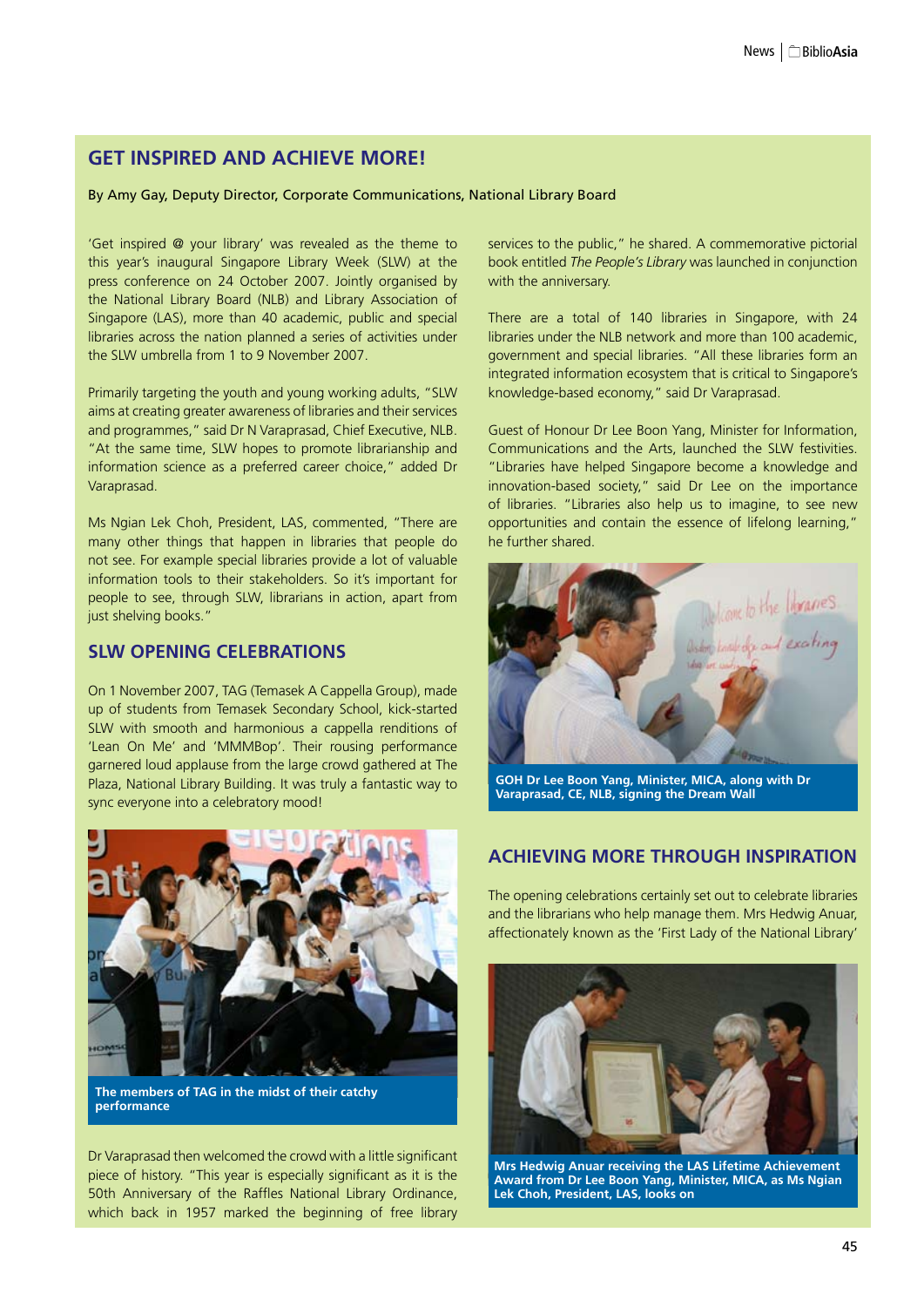was honoured with the LAS Lifetime Achievement Award, following which, the guest speakers inspired the crowd with their success stories through their presentations at the youth forum, 'Dream inspired @ your library'.

Dr Varaprasad mentioned that, "...through SLW, we hope to offer everyone the opportunity to celebrate libraries and librarians, recognising the invaluable contributions they make, and to inspire people to use the library more in achieving their personal and professional goals in life."



**Mr Nickson Fong, founder of Egg Story Creative Production Pte Ltd, sharing his experience as a library user**

Keynote speaker Mr Nickson Fong, founder of Egg Story Creative Production Pte Ltd, who has worked as an animator for a bounty of Hollywood movies such as *Shrek*, *Godzilla*, *Starship Troopers* and *Stuart Little* to name a few, said, "My staff and I spend a lot of time in the library researching for our films, and it is with passion and a dream that keeps me going."

Ms Lavinia Tan, Singapore's very own Globe Trekker host from Discovery Travel & Adventure, shared her personal take on inspirations and dreams. "You're never too old to pursue your dreams, know what you want to do, go for it and surround yourself with people who care for you and your dream," she said.

Besides rallying the public to 'Get inspired @ your library', the crowd was also encouraged to make use of the opportunities offered throughout SLW as participating libraries open up their doors and offer 'sneak peeks' into the world of librarians and information specialists. Guided tours, book fairs, exhibitions, talks, movie screenings and even jazz performances were just some of the activities that were organised for SLW.

Fun competitions were also held in conjunction with SLW. For the media savvy, some of the online competitions included posting their stories on how the library or a librarian has made a difference in their lives, or uploading a 60-second video on SLW's theme of 'Get inspired @ your library'. Lastly, schools were invited to take part in the 'Prove It' contest, which aimed to make learning fun and challenging for students.

Indeed, the tremendous efforts that were made during SLW enabled the public to get glimpses into the running of a 'living' library. Yes, 'living' libraries, where resources, knowledge and staff are ever dynamic and in place to help users fulfil their aspirations and realise uncharted possibilities. So get inspiredand achieve more in your life!



**Singapore dreaming - young Singaporeans sharing their aspirations on the Dream Wall**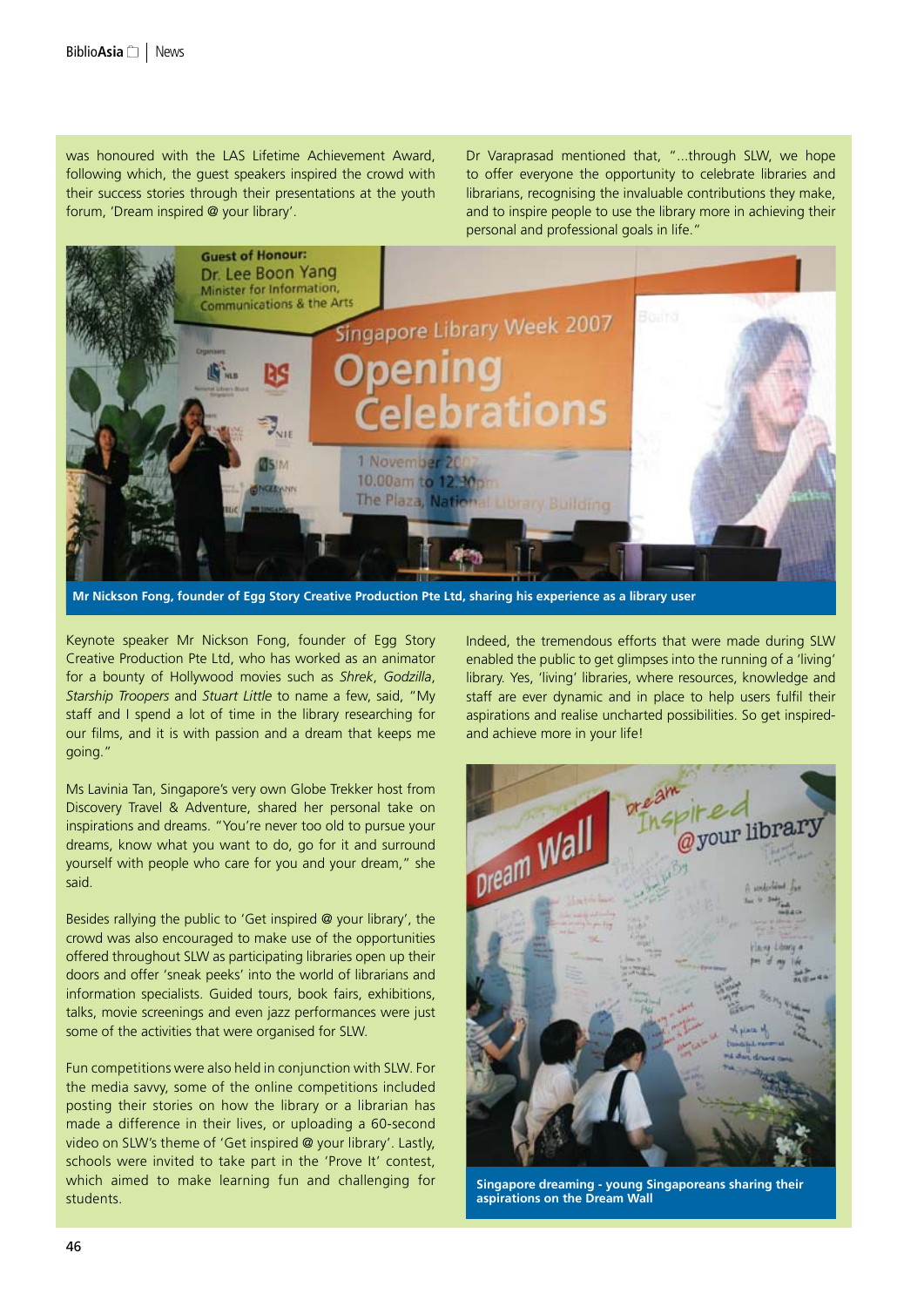## **Digital A to Z Databases: A is for Ancient, Art and Asia!**

By Ian Bain, Senior Manager, Digital Resources and Services, National Library Board

#### **Aberdeen Access**

Not from Scotland! This database is aimed at corporate executives adding tangible business value to their financial performance and competitive position, prioritise operational improvement areas, and leverage informational technology.

**Available at all libraries and from home**

#### **American Society of Mechanical Engineers Journals**

This is a collection of 22 technical journals focused on technical, educational and research issues of the worldwide engineering and technology community.

#### **Available at the Lee Kong Chian Reference Library only**

#### **Ancient and Medieval History Online**

Do ancient civilisations get you fired up? Are Africa, Egypt, Greece, Rome, Mesoamerica and Mesopotamia your idea of dream destinations? Do you want to hunker down with the early Hominids (3 to 5 million years ago) or mess around in the marvellous Middle Ages? Using subject entries, biographies, primary sources, images, maps and charts, and timelines, this database can take you there. Fasten yourself into the NLB Time Machine and click that mouse!

**Available at all libraries and from home**

#### **Art FullText and Art Index Retrospective**

Are you art buff? Need to consult international art periodicals? Are you involved in Advertising Art, Architecture, Art History, Contemporary Art, Costume, Graphic Arts, and Photography. This is the database for you! Art Index Retrospective complements this by offering articles from 1929-1984. A must for any form of research in art or even in the social sciences. A great resource for the artistically inquisitive.

**Available at the Lee Kong Chian Reference Library (4 users can access the e-resource at any one time)**

#### **Arts & Humanities Search**

Need a quick route to 1,300 of the world's leading arts and humanities journals? Looking for social and natural science journals? This database draws on a wide selection of the major sources giving access to comprehensive and up-to-date view of the evolution of society and culture - its norms and its peculiarities.

#### **Available at the Lee Kong Chian Reference Library only**

## **So what do I do now? Registering as a NLB's Digital Library member?**

#### Go to www.nlb.gov.sg

- • Click on "Register" which is at the top right side of the homepage
- Sign up by providing some basic personal information such as name, address, etc.
- • Provide your account Information to help you log in, manage your library account, etc.
- Click on "Submit" upon completion of the registration on the second page.
- Each time you login, you need to enter your User name and Password.

If you face any problems during the registration, please contact our Helpdesk at 6332-3255 or approach our library counter staff for assistance.

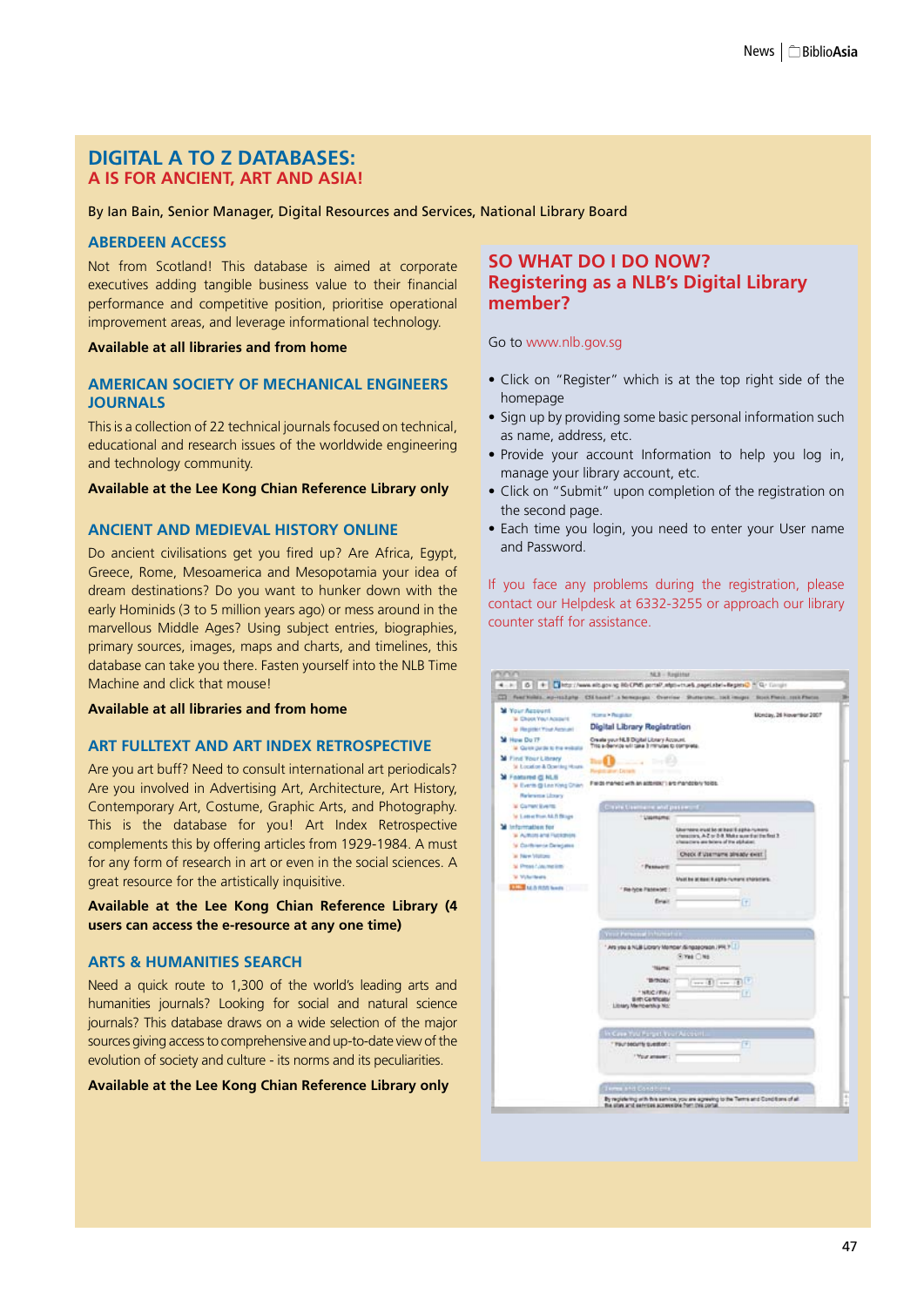### **Asia Intelligence Wires**

Hot off the Newswire! Newspaper articles and journal articles from over 200 sources. Comprehensive geographic coverage of the Asia region including Cambodia, China, India, Hong Kong, Indochina, Indonesia, Japan, Korea, Malaysia, Myanmar, Philippines, Singapore, Taiwan, Thailand, and Vietnam.

#### **Available at the Lee Kong Chian Reference Library only**

#### **Asia ROM**

Straight from Australasia's leading agencies and institutions, Asia ROM offers a vast range of Australasian sources of information. It includes APECLIT, ASIANRES, BERITA, BIPE, INTAN MAS, INDBIO, PDIP, PDIR and Informit e-Library. A key resource for the serious researcher.

#### **Available at all libraries and from home**

#### **Asia-Studies Full-text Online**

Asia Rom offeres a vast drawing on the region's most prestigious research institutions and bringing together thousands of fulltext reports covering business, government, economic and social issues - this is a peerless e-resource for the Asia region. Country coverage includes all of Asia, Australia/New Zealand, the Americas Pacific Rim countries, and Pacific islands.

**Available at all libraries and from home**

## **How do I login?**

### **You need to be a registered member at the Digital Library to be able to login.**

- Go to www.nlb.gov.sg
- • Click on "Login" which is at the top right hand of the homepage.
- Type in your username and password.

| Fond Schille, Joe +1/12 priz. CSI bookd.", 4 kommangers . University . Stutter-total . Nick Dealer, Stutt Phone, Amis Phone . Amisman, Almoston,<br>7 Nov 12am due to maintenance works. Sorry for an-<br><b>Grippore Gerenniant</b><br>Display - Sanne + Brodress<br>alana Laksay Moanh<br><b><i><u>Elizabethi</u></i></b><br>Cheese: INC Lists   Dear<br><b>Contractor Contractor</b><br>PLOVE LIVINAGE FEBRUARY-00 LIVINAGE THEYWORK<br>ANGEM.R<br><b>News &amp; Everet</b><br>THE LIB<br><b><i><u>Call Contractors</u></i></b><br><b>Your Account</b><br><b>Plotte # Lagre</b><br>Montites, 24 Movember 2907<br>M. Check Your Associat<br><b>U Region Thu Linner</b><br>Legin to NLB's Dipital Library<br>The NLB Digital Laway (Reis & NE hyrox (FDI/Rry resources and tennios to extent your blinky)<br>3 CIAN BASE IC RA ANSIER<br>experience export the physics research rish callection or advertise, magazines, counsing and<br>by advanced heat beart appoially serioused and designed to heat you in your information projections.<br>W. Lonarez: & Opening Hauts<br>The dark sink conduct pour library transactions at loss, such as spaceing for premium membership.<br>checking your loan status, paying fines and more<br>W Bearin @ Law King Chief<br>Login to find out more, or register for an account.<br>- Automobile Elboard<br>Literisme<br><b>U CUMHITMIS</b><br><b>Passings</b><br>(Ke)<br>34 Edited Port NLB Briga<br><b>Information for</b><br><b>Prangot Plasments</b><br>at Auctions and Pluto chans<br>31 Carlentrick Delisaries<br>Eyola Next Sirgoton your persentic please (E/A 1/11 St out persent) is minor service.<br>is time to second<br><b>Ridge Visitor</b><br><b>W. President Journalisms</b><br><b>M. Vierumbrank</b><br>Sign up Fylly 95 hothave an account / Crisis hard<br>RLB Martinin, pick sa your account here.<br><b>Line W.S.R.Identity</b><br><b>Chilling Fight Pick Sch.</b><br>to start in the first start that the start<br>Southern B. Hall, Johnson and Starts, Artists and Control and Constitution |                                                                |  |  |  |
|----------------------------------------------------------------------------------------------------------------------------------------------------------------------------------------------------------------------------------------------------------------------------------------------------------------------------------------------------------------------------------------------------------------------------------------------------------------------------------------------------------------------------------------------------------------------------------------------------------------------------------------------------------------------------------------------------------------------------------------------------------------------------------------------------------------------------------------------------------------------------------------------------------------------------------------------------------------------------------------------------------------------------------------------------------------------------------------------------------------------------------------------------------------------------------------------------------------------------------------------------------------------------------------------------------------------------------------------------------------------------------------------------------------------------------------------------------------------------------------------------------------------------------------------------------------------------------------------------------------------------------------------------------------------------------------------------------------------------------------------------------------------------------------------------------------------------------------------------------------------------------------------------------------------------------------------------------------------------------------------------------------------------------------------------------------|----------------------------------------------------------------|--|--|--|
|                                                                                                                                                                                                                                                                                                                                                                                                                                                                                                                                                                                                                                                                                                                                                                                                                                                                                                                                                                                                                                                                                                                                                                                                                                                                                                                                                                                                                                                                                                                                                                                                                                                                                                                                                                                                                                                                                                                                                                                                                                                                |                                                                |  |  |  |
|                                                                                                                                                                                                                                                                                                                                                                                                                                                                                                                                                                                                                                                                                                                                                                                                                                                                                                                                                                                                                                                                                                                                                                                                                                                                                                                                                                                                                                                                                                                                                                                                                                                                                                                                                                                                                                                                                                                                                                                                                                                                |                                                                |  |  |  |
|                                                                                                                                                                                                                                                                                                                                                                                                                                                                                                                                                                                                                                                                                                                                                                                                                                                                                                                                                                                                                                                                                                                                                                                                                                                                                                                                                                                                                                                                                                                                                                                                                                                                                                                                                                                                                                                                                                                                                                                                                                                                | M How Do IT<br>M. Find Your Library<br><b>M</b> Featured G NLK |  |  |  |
|                                                                                                                                                                                                                                                                                                                                                                                                                                                                                                                                                                                                                                                                                                                                                                                                                                                                                                                                                                                                                                                                                                                                                                                                                                                                                                                                                                                                                                                                                                                                                                                                                                                                                                                                                                                                                                                                                                                                                                                                                                                                |                                                                |  |  |  |

# **Donors Gallery**

By Eunice Low, Manager, Heritage Collection Development, National Library

The Donors gallery, Level 10, Lee Kong Chian Reference Library, was opened on 10 November 2007. The gallery was set up to display a selection of items donated to preserve local heritage content and fulfill the National Library's function of being the national memory and repository of Singapore heritage materials in all formats. The donor collections will be made accessible to researchers, contributing to knowledge and scholarship of Singapore and Southeast Asian heritage.

Through this gallery, it is also hoped that Singaporeans will be encouraged to donate their heritage collections to the National Library.

Occupying an area of 250 square metres, the gallery contains collections from donors relating to Singapore and Southeast



**Tongkangs at Singapore River. Photo taken in 1964. Donated by the family of the late Kouo Shang-wei**